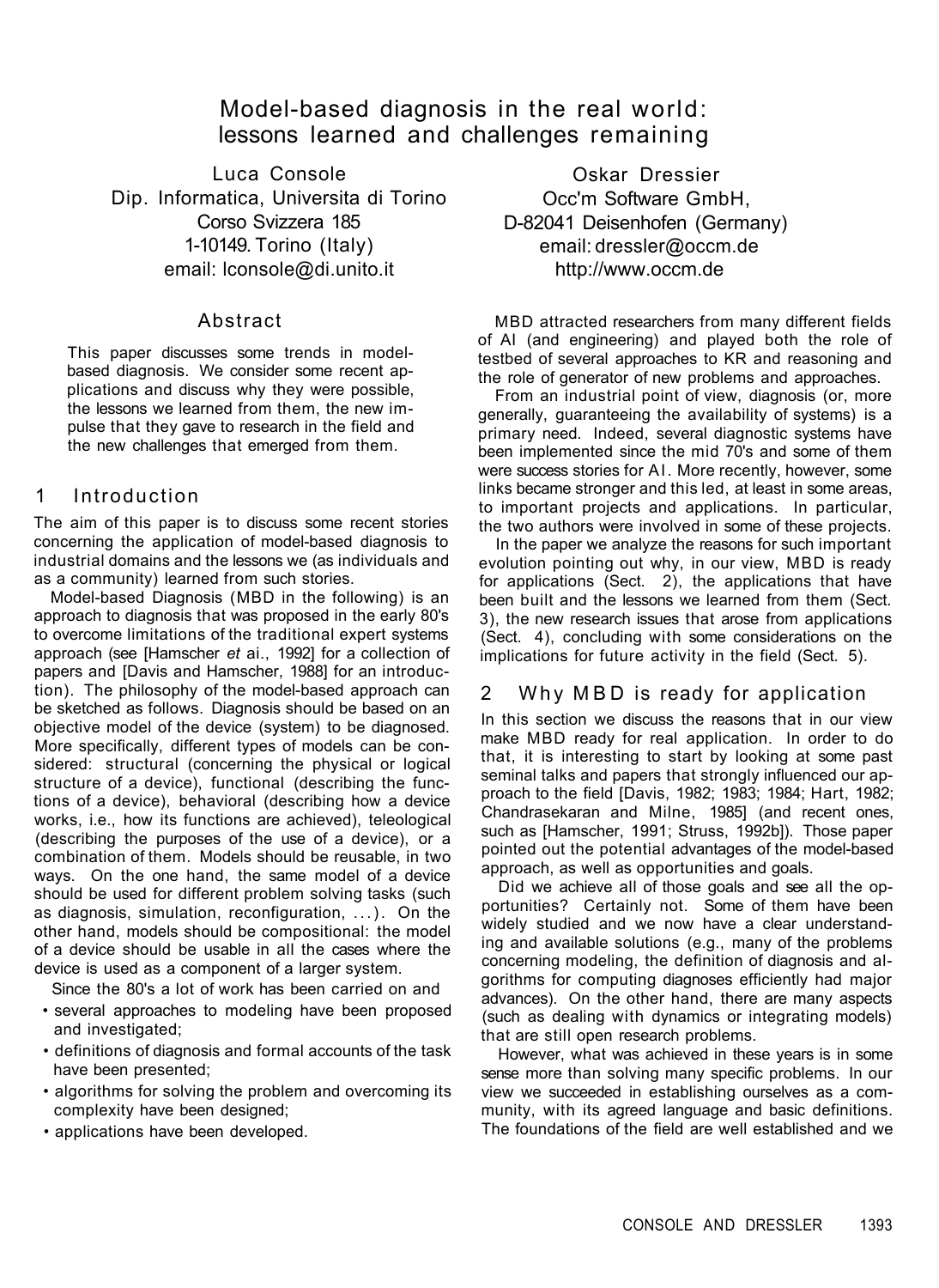share a clear specification of what the problem is and what its basic ingredients are. A good deal of theoretical work provided semantic foundations for our definitions and almost all of us have this semantics in mind when discussing about research topics or applications.

Let us analyze these foundations in more detail.

First of all, the diagnostic process relies on models which are in most cases component-oriented. A device is described in terms of its minimal replaceable or repairable components. For each type of component the model includes: a list of its variables (interface, internal or state variables, parameters), as well as a definition of its modes of behavior (including correct and fault modes). Then the behavior of the component is described via a set of relations (constraints). Both the nominal (correct) behavior and a set of known faulty behaviors can be described [de Kleer and Williams, 1989; Struss and Dressier, 1989], exploiting different modeling assumptions. For example, a model may be quantitative or qualitative (using different types of qualitative abstractions); dynamic or static (in many cases the dynamics of a system is abstracted for the sake of simplicity); crisp or probabilistic (where incomplete and/or imprecise information is represented using numeric information, as e.g., in probabilistic networks).

The models of the components constitute a library of basic units that can be used for building models of complex devices (which only need to specify the structure of the device in terms of its components). Such compositionality assumption is a fundamental one, allowing the re-use of models (and thus the possibility of building the diagnostic system for a new device without major efforts). Obviously, the assumption has some major consequences on modeling (e.g., the well-known "no structure in function" principle which requires that the model of a component does not depend on the contexts in which the component may be used in a complex device).

Although the component oriented approach is the most widely adopted, it is not the only one. There are cases, in fact, where it is not easy or interesting to isolate components or the behavior of a system is not easily obtained as the composition of the behavior of its components. This is the case, for example, when processes have to be modeled or when the structure of the system is complex, as, e.g., in physiological systems. Thus, there are approaches that are based on process-oriented models that describe the global behavior of a system, usually in terms of causal networks (see e.g., [Patil, 1981; Porcheron *et* al., 1994; Provan, 1998]). The second foundation is the definition of diagnosis. There is a diagnostic problem whenever the observed behavior of a device is not in accordance with the expected behavior, i.e., the behavior that can be predicted from the model, assuming that all the components are in a normal mode (fault detection). Diagnosis corresponds to removing such an inconsistency and to explaining the faulty behavior. This amounts to finding which components of the system may be faulty (fault isolation) or, more precisely, finding an assignment of a mode to each component in such a way that the observed behavior is explained (fault identification). Different notions of explanation can be adopted, ranging from weaker ones based on consistency [Reiter, 1987; de Kleer *et* al., 1992] to stronger ones based on abduction [Poole, 1989]; see also the analysis in [Console and Torasso, 1991]. Besides the logical characterization, there are also set-theoretic [Peng and Reggia, 1991; Lucas, 1998] and probabilistic ones [Pearl, 1989].

Several other aspects of the diagnostic process have been analysed and formalized: e.g., diagnosis as an iterative process [Struss, 1992a] test/probe selection [de Kleer and Williams, 1987], repair [Priedrich *et al.,* 1994], integration with monitoring [Dvorak and Kuipers, 1989; Lackinger and Nejdl, 1991].

Characterizing diagnoses is a necessary and interesting problem but it is not sufficient. Several algorithms for computing diagnoses that are correct wrt the characterization have been designed. The efficiency issue has been tackled from different points of view. FVom the theoretical one there are analyses of the complexity of the problem and of the special cases in which it is tractable (e.g., see [Levesque, 1989; Bylander *et* a/., 1991; Eiter and Gottlob, 1995; FYiedrich and Nejdl, 1992]). FVom the practical point of view, several strategies for computing diagnoses efficiently have been devised. On the one hand, some approaches defined notions of "preferred diagnoses" (e.g., based on cardinality — single faults diagnoses are the preferred ones — or on other orderings or on fault probabilities) and algorithms for generating only those diagnoses [de Kleer, 1991; Raiman and de Kleer, 1995; Dressier and Struss, 1994]; other introduced focusing techniques for avoiding useless computations (e.g., [Console *et* a/., 1996]) or techniques for re-using inferences [Dressier and FVeitag, 1994]; others discussed how to exploit hierarchical models for focusing diagnosis [Genesereth, 1984; Mozetic, 1991]; yet others coupled MBD with other techniques such as casebased reasoning (for caching results, e.g. [Portinale and Torasso, 1996]), or machine learning. As regards the latter, there are approaches that use simple techniques to induce diagnostic rules from simulated cases (e.g., [Mozetic, 1990; Cascio *et at.,* 1999]), or approaches proposing a closer integration between MBD and learning (e.g., [Baroglio *et* a/., 1994]). The research on MBD benefited from interactions with many other disciplines of AI and of computer science; to mention some: knowledge representation, nonmonotonic reasoning, qualitative reasoning, constraint problem solving, probabilistic reasoning, machine learning, temporal reasoning, control theory, ... In other words, model-based diagnosis has been in the late 80's and 90's what heuristic diagnosis was ten years before: an area that originated new ideas that spread to other fields of AI (the use of the ATMS [de Kleer, 1986] and of abduction are two examples) and an area where new ideas have been tested in practice (e.g., qualitative or non-monotonic reasoning).

The fact that several aspects in the field are ma-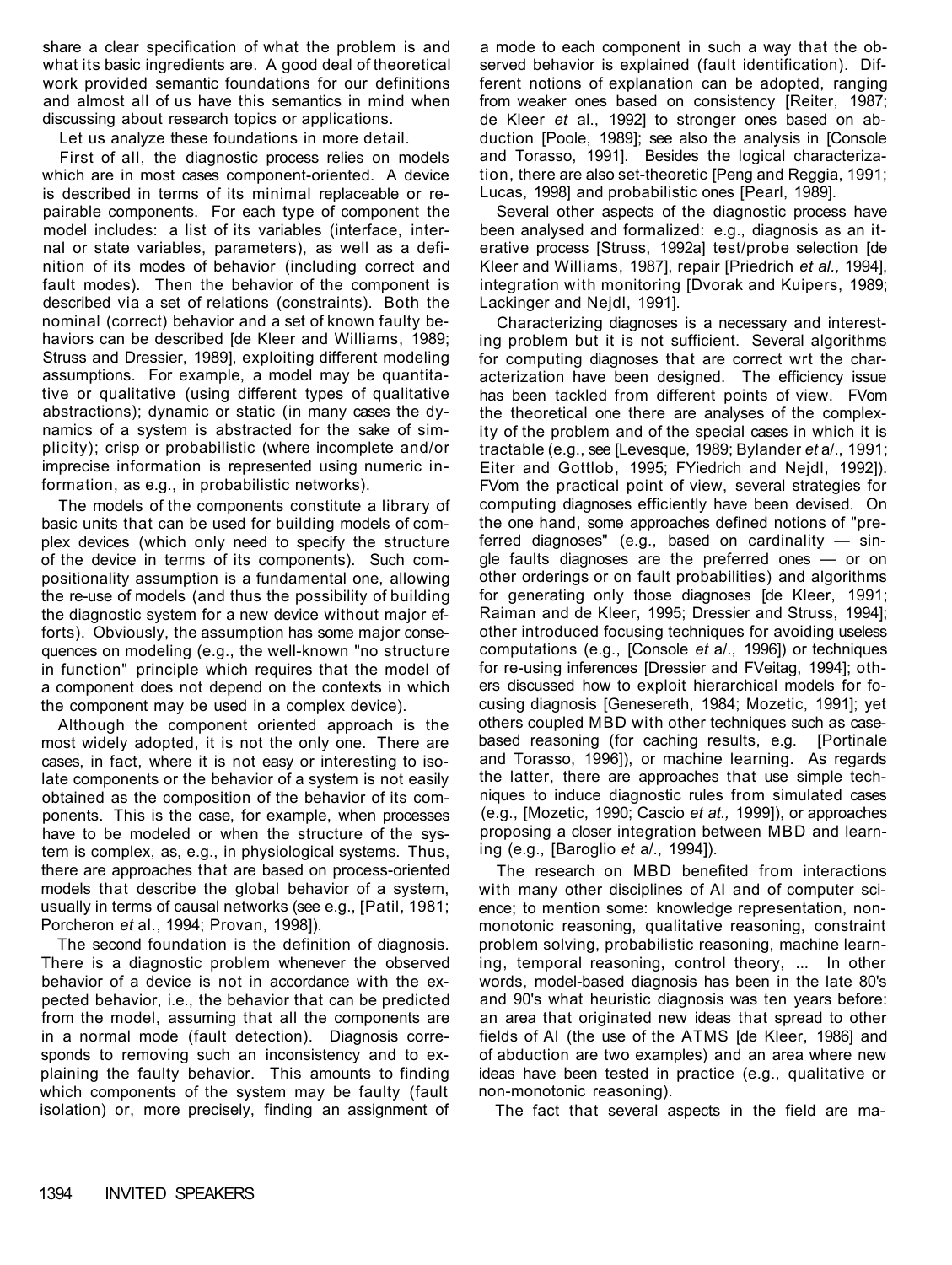ture is demonstrated by the existence of papers that review the diagnostic, task systematically and at the knowledge level, mapping the techniques that can be used for solving diagnostic problems to the features of the application domains. Papers such as [Poole, 1989; Console and Torasso, 1991; ten Teije and van Harmelen, 1994; de Kleer *et* of., 1992; Cordier, 1998; Lucas, 1998; Brusoni *et al.,* 1998}) pointed out the different alternatives that can be considered for characterizing diagnoses, discussing their properties and comparing them. Moreover, some recent projects defined frameworks for selecting the most appropriate approach to diagnosis, given a specific application (e.g., the ARTIST [Leitch *et* ai., 1992; 1994] and PRIDE [Chantler *et al.,* 1998] projects).

Finally, but not less important, MBD has been a meeting point for theoretical and application work. This is not to say that this is not true of other areas of AI, but what happened in MBD is that many people have been active on both sides. This led to interesting research projects and applications. This is a very important topic and we shall devote the next section to it.

In conclusion, let us return to the initial question "why is MBD ready for applications?". A tentative answer is: "Because we have reasonable foundations for the field and understanding of how a diagnortic problem can be tackled". This means that, given a problem, we can envisage how it could be tackled, which techniques could be adopted and which aspects of the problem could be critical or beyond available techniques (and thus would need either to be abstracted or solved in some approximate way). And we have the instruments to actually build systems. Thus, although there are many open problems for research, we can tackle applications without cheating and claiming that everything is solved, but also without having to consider each new application starting from scratch and as a sort of bet.

#### 3 What we did learn from applications

After the discussion in section 2, it is interesting to analyse some of the applications that have been built recently and the lessons we learned from them, focusing on a specific field, automotive systems, on which we gained experience over the last years.

Model-based diagnosis has been applied to many different fields. Historically, one can recognize two mainstreams. On the one hand, there is the approach that focused on the diagnosis of technical systems (mainly circuits in the early years), based on a structural decomposition of the device to be diagnosed and on a description of the (correct or faulty) behavior of each type of component. On the other hand, it is important to mention the important works on medical diagnosis. However, the latter had no strong impact on applications (for several reasons whose analysis is outside the scope of this paper), but had important impacts on the genesis of MBD (consider experiences such as ABEL [Patil, 1981] and CASNET [Weiss et al., 1978]), although the community recognizes itself mostly in the first mainstream.

As mentioned above, electronic devices were the main application used in the early work to experiment ideas and techniques (see most of the papers in [Hamscher *et*  a/., 1992]). The diagnosis of copiers led the Xerox Pare group to interesting research on efficient algorithms and focusing strategies. As an example of industrial application, it is worth mentioning the system developed by Hewlett Packard [Allred *et* al., 1991]; CDIAG by Dassault Electronique [Loiez and Taillibert, 1997] is a commercial system for the diagnosis of different types of circuits (including analog one; this shows that it is interesting to have working applications also for domains in which there are still interesting open problems for research).

Although electronic devices were one of the main field for experimenting ideas, most of the applications that are currently on the field come from other areas. For example, the experience in TIGER (an EU founded project) originated a commercial system for the diagnosis of gas turbines that is used in several locations Trave Massuyes and Milne, 1997]. Interesting work was performed on power generation and distribution systems: two applications that are being moved to the field are the DIAPO system by Electricite de Rrance (for nuclear power plants (Porcheron *et* al., 1994]) and a system by Cise for power distribution lines [Lamperti and Pogliano, 1997].

Aerospace is another important area of application (on which many details are not disclosed). Among different applications, it is interesting to mention the role that model-based reasoning and diagnosis are playing in the NASA REMOTE AGENTS project for autonomy in space [Doyle, 1997]; particularly interesting is the LIV - INGSTONE system [Williams and Nayak, 1996] for the diagnosis and reconfiguration of space autonomous agents. Other interesting aerospace applications have been developed by Rockwell (see [Provan, 1998J for a recent example); Aerospatiale is experimenting the CDIAG system mentioned above in an automatic test equipment for analog and hybrid boards; similarly Boeing developed interesting applications. Let us now turn to discussing the automotive domain. There are several reasons why diagnosis (and MBD in particular) became more and more important in this field. First of all, the increasing complexity of the cars (especially from the electronic point of view) called for more sophisticated diagnostic techniques (both on-board the car and in the workshop). Second, legislation required the presence of diagnostic systems in the Electronic Control Unit (ECU) of the car. Third, competition between manufactures led them to investigate new features for attracting customers and for augmenting their satisfaction. Thus, the interest of car manufacturers is growing and they are looking at model-based reasoning as one way of managing the increasing complexity of cars and the high maintenance costs and unnecessary downtime deriving from such a complexity.

The application to the automotive field is very promising from a commercial point of view, but also challenging from the technical point of view, under several viewpoints. First of all, the systems to be diagnosed are-com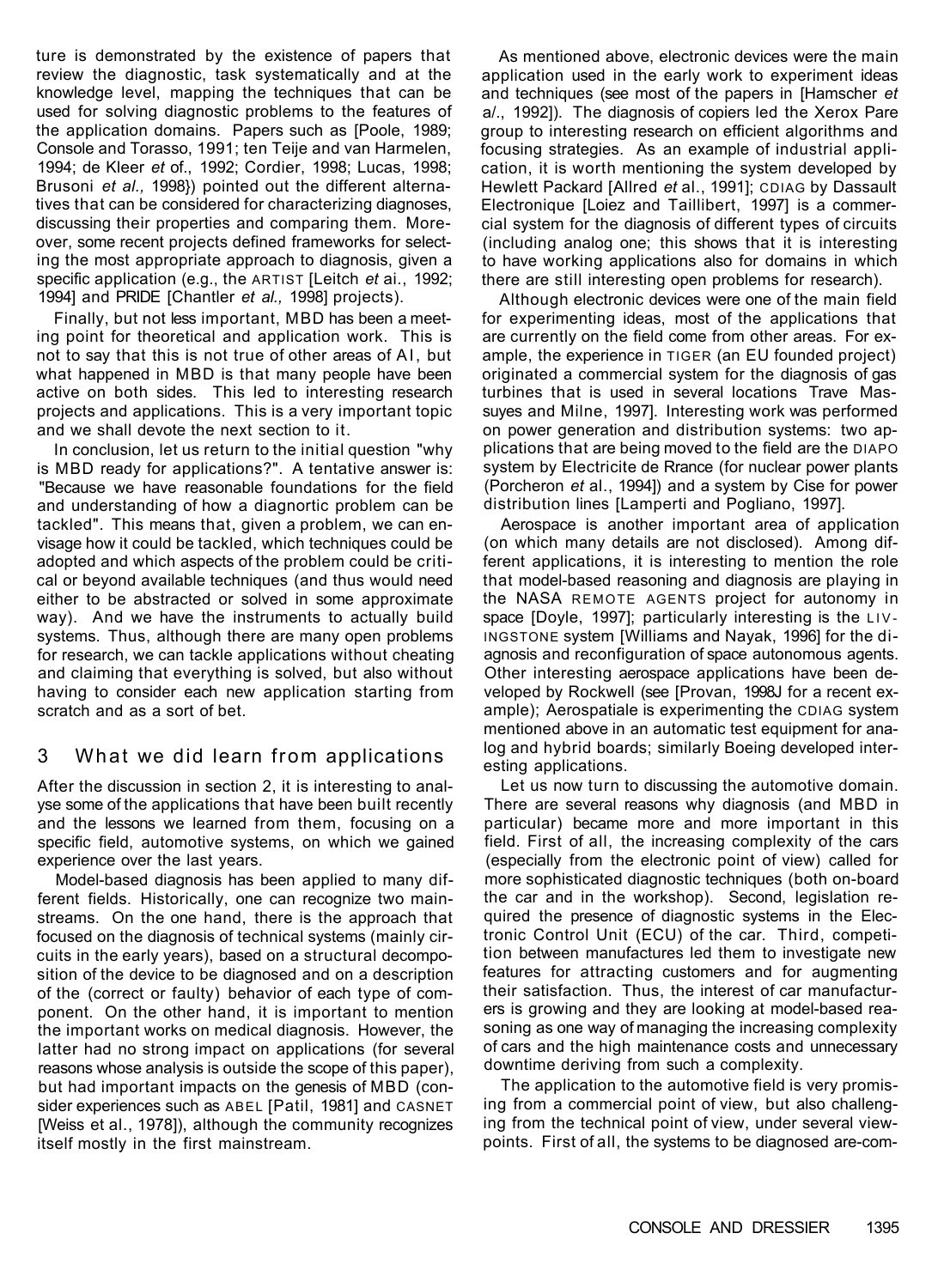plex, but many of them can be managed with state-ofthe-art technologies. Second, different physical domains are involved, ranging from mechanical, to hydraulic, electric and electronic systems. Thus the field is an ideal one for applying and experimenting modeling and diagnostic techniques. Third, most of the critical devices to be diagnosed (especially on-board) are dynamic feedback system with an active control (performed in most of the cases by the software running on the ECUs); diagnosing these system is a very challenging problem and stimulated a lot of work from the research perspective. The application on-board the car imposed several new problems and constraints, mainly due to the resources that are available on-board and to the real-time constraints.

In summary, the application to such a domain led MBD researcher to confront themselves with many interesting problems and, as we shall discuss later, this had a very positive feedback on research. This was due to the possibility of working on real systems, together with the end users. Several results came out of this cooperation. First of all, there is a number of systems, of various nature, that are deployed and used in practice. Among them, it is worth mentioning IDEA, developed by Centro Ricerche Fiat and currently used in more than 1500 workshops around Italy to diagnose some 80 different types of subsystems within a car [Cascio and Sanseverino, 1997]. Another interesting system is MDS by Daimler-Chrysler, which is going to become a commercial product. AUTOSTEVE is a system for the automatic generation of the FMEA (Failure Modes Effect Analysis) in case of electrical circuits [Price, 1998] used by Ford and Jaguar. An approach to diagnose Chevrolet engines is discussed in [Mosterman *et al.,* 1998]. RAZ' R by Occ'm is a modeling and diagnosis development and runtime environment; it is used by Bosch and Volvo within the VMBD project (see below).

Last but not least it is fundamental to mention the VMBD project (funded by the European Union), which involved a number of partners including car manufactures (Daimler-Benz, Fiat, Volvo), suppliers (Bosch, Dassault Electronique, GenRad, Magneti Marelli and Occ'm) and Universities (Aberystwyth, Paris XIII and Turin), and whose goal was to make a step forward in the use of model-based diagnosis both on-board the car and in the workshop. The project was successful from several points of view. As an immediate effect, it led to the development of three prototype applications, based on state of the art techniques, and demonstrated on real cars: the Common Rail fuel delivery system (on a Lancia car), the DTI fuel delivery system and the automatic transmission (on a Volvo car). The models we adopted are mostly qualitative ones (some simple quantitative models had to be used for measurement interpretation and for fault detection). For the two fuel delivery systems we adopted models based on qualitative deviations [Malik and Struss, 1996]. The components are modeled in terms of qualitative differential equations that include appropriate parameters whose values allow for the representation of fault modes of the components. The equations for deviations (in which the variables represent deviations of quantities from expected values) are obtained via algebraic transformations. This form of modeling proved to be very useful since in most cases it is relevant to reason in terms of variables deviating from their expected values, rather than in term of absolute values.

For the off-board system we adopted standard MBD; for the on-board one we experimented the direct use of MBD (for the DTI using Raz'r) and a precompilation approach: in the Common Rail diagnostic trees are synthesized starting from the solutions to a set of simulated cases computed using the model-based approach. This allowed us to produce diagnostic systems that can be easily implemented on current ECUs ( see [Cascio *et al.,*  1999] for details).

Probably the most important (even if not immediate) effect of the project is that it contributed to pushing MBD; manufactures and suppliers had the opportunity of having a close look at the technology, using it on their systems and viewing the advantages (and problems) that it can lead to; as a result, some of them decided to invest on MBD. The project was a unique opportunity for us as researchers, not only to experience our ideas and techniques, but also to face new problems and generate a huge number of new research issues. Finally, the project stimulated the interest of other manufactures and suppliers and will probably originate a number of new projects, in several different directions.

In summary, we have that although automotive applications are complex and there are still open research problems, the systems that have been implemented in the last years witness the fact that applications solving real problems can be built. The same story could repeat in other application areas, provided that similar conditions are met. This would require the involvement of end-users in application projects, in co-operation with research centers and suppliers of solutions. In order for this to happen, as naive as it may sound, it is important that researchers work actively in trying to involve companies in their local environment and start projects on real applications. In this sense, in the European context, the role of the funding from the European Union has been fundamental in the automotive domain and could play the same role also in other domains. From a technical point of view, it is important that the experiences gained in the past projects are re-used. In fact, they can tell a lot on which problems can be solved and which are currently beyond the state of the art and about which techniques are suitable for a given problem. In particular, it would be very important to have frameworks for analysing problems and tools for supporting the construction of model-based systems, without having to re-implement most of the software every time. Some advances in this direction are currently being made but many efforts are still needed. In particular, it would be interesting and important to design open architectures for diagnostic systems and to make available software modules (e.g., as COM or CORBA components) that can be combined to create MBD applications.

1396 INVITED SPEAKERS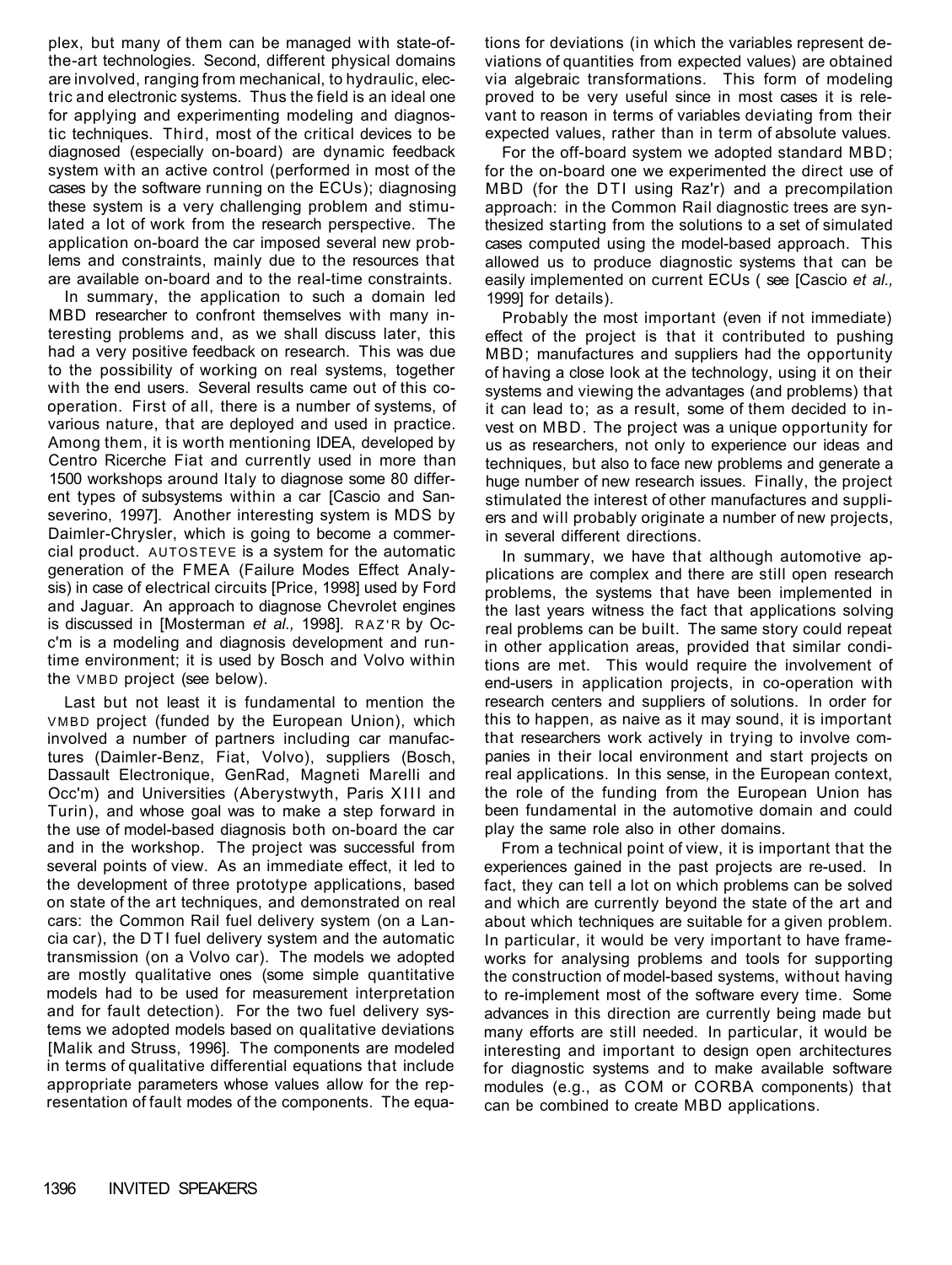## 4 Applications stimulated new research

In the previous sections we stressed the idea that it is important to work on applications even if not all the research problems are solved. In this section we want to stress another issue: building applications is not the end of research. Actually, working on applications is a big advantage for research, rising new relevant research issues. This indeed has been the case for model-based diagnosis, in our experience. Thus, it is fundamental that researchers work on both theory and applications; keeping the two aspects too distant is a big mistake, especially for researchers who risk to spend a lot of time and efforts on artificial problems, each one attracting the interest only of a closed community.

Thus, let us analyse in more detail some of the research issues that arose from the recent applications of model-based diagnosis. As in previous sections, we shall base the discussion on our experience in the automotive domain (and obviously the discussion will be partial).

Different modeling techniques have been used in the applications discussed in the previous section. Each model relies on some assumptions, being an abstraction of the actual system. Although the problem of choosing the appropriate models, given the requirements of the diagnostic task, has been pointed out already in [Davis, 1983], there is still a lot to be done for clarifying the issue. In particular, it would be interesting to have a general characterization and criteria that could help in the choice of the model that is most suitable for a given problem. This does not mean, however, that new modeling techniques are not needed. Several applications, for example, pointed out that although qualitative models are very useful, some form of quantitative reasoning would be important, especially in the early phases of the diagnostic process (fault deletion in particular) and for discrimination purposes. Thus, research on the integration of qualitative and quantitative reasoning (or on semi-quantitative reasoning) is very important.

An ideal output of research on modeling should lead to a sort of "intelligent model library", i.e., a repository of models of components that could be used in different applications. Reusability is in fact an important issue which still needs a lot of research. In fact, although in principle models of components are reusable, in practice this is a difficult problem. In order to improve reusability one should have different models of the same component, at different levels of granularity and based on different modeling assumptions. The repository should be intelligent and should provide guidelines to select the most appropriate model for a given application.

One specific research issue on which a lot of attention concentrated since the early age is the problem of dealing with dynamics [Hamscher and Davis, 1984]. This is in fact a critical aspect to be taken into account in most applications. Several approaches to deal with dynamic (and time-varying) behavior have been proposed (see the discussion in [Brusoni *et* a/., 1998]) and there is a very active debate (in which the experiments on applications play a fundamental role). It is worth noting that some of the proposals introduced in the MBD community techniques that are used in other fields; two examples are the use of Bond graphs in [Mosterman and Biswas, 1997] and of techniques coming from system engineering, as e.g., in [Chantler *et al*., 1996]. Closer connections with these (and other) fields is a topic for future research.

The work on automotive applications pointed out that the diagnostic process, especially when performed onboard the car, is quite complex. The need of integrating diagnosis (in its restricted sense of interpretation or explanation of observations) and planning for scheduling (and performing) tests or actions was recognized already several years ago (e.g., [Friedrich *et* al., 1994; Struss, 1992a]). However, in many cases the problem is more articulated and difficult than anticipated and there are aspects and opportunities that have not been considered yet. For example, in several systems it is interesting and important to perform active tests when the operating conditions allow them (e.g., when a car is running at a constant engine speed and the pedals are in specific positions). This requires the ability of scheduling such tests (to avoid performing them in critical situations), performing some action and interpreting its effects. There are many opportunities for research on this problem, linking work on planning and theories of action and change and on perception (e.g. vision or sensing) more closely to the diagnostic task.

The future of diagnosis in automotive domains is the application on-board the car. In VMBD we experimented the use of MBD for on board diagnosis but in order to sit on current technology ECUs (which have a few kilobytes of memory), we also considered the use of MBD to generate decision trees to be used on-board. MBD proved to be very flexible for such a task. However, the possibility of actually using model-based diagnosis on-board has to be investigated further. This, in fact, would be more flexible, opening new opportunities (and a closer integration with the off-board system to which the on-board one could pass useful information). Would it be conceivable to define a run-time model-based system, with reduced functionality but that could be implemented in next generation ECUs? Will the idea of having an onboard car-PC be pursued by car manufactures and suppliers? This would be an fundamental opportunity for the growth of our field. Still considering on-board applications, it would be interesting to investigate tele-diagnostics, having a satellite connection between a car and an assistance center (for performing diagnosis or actions on the car or suggesting the driver what to do or how to reach the closest workshop, which, at the same time could be alerted). Such a centralized model would be important also for simplifying the maintenance of models which could be done only on the server. An important role could be played also by approaches to preventive diagnosis, which needs further studies. For example, one could recognize a non-optimal behavior of some component (possibly exploiting wear models), and tune the system to avoid such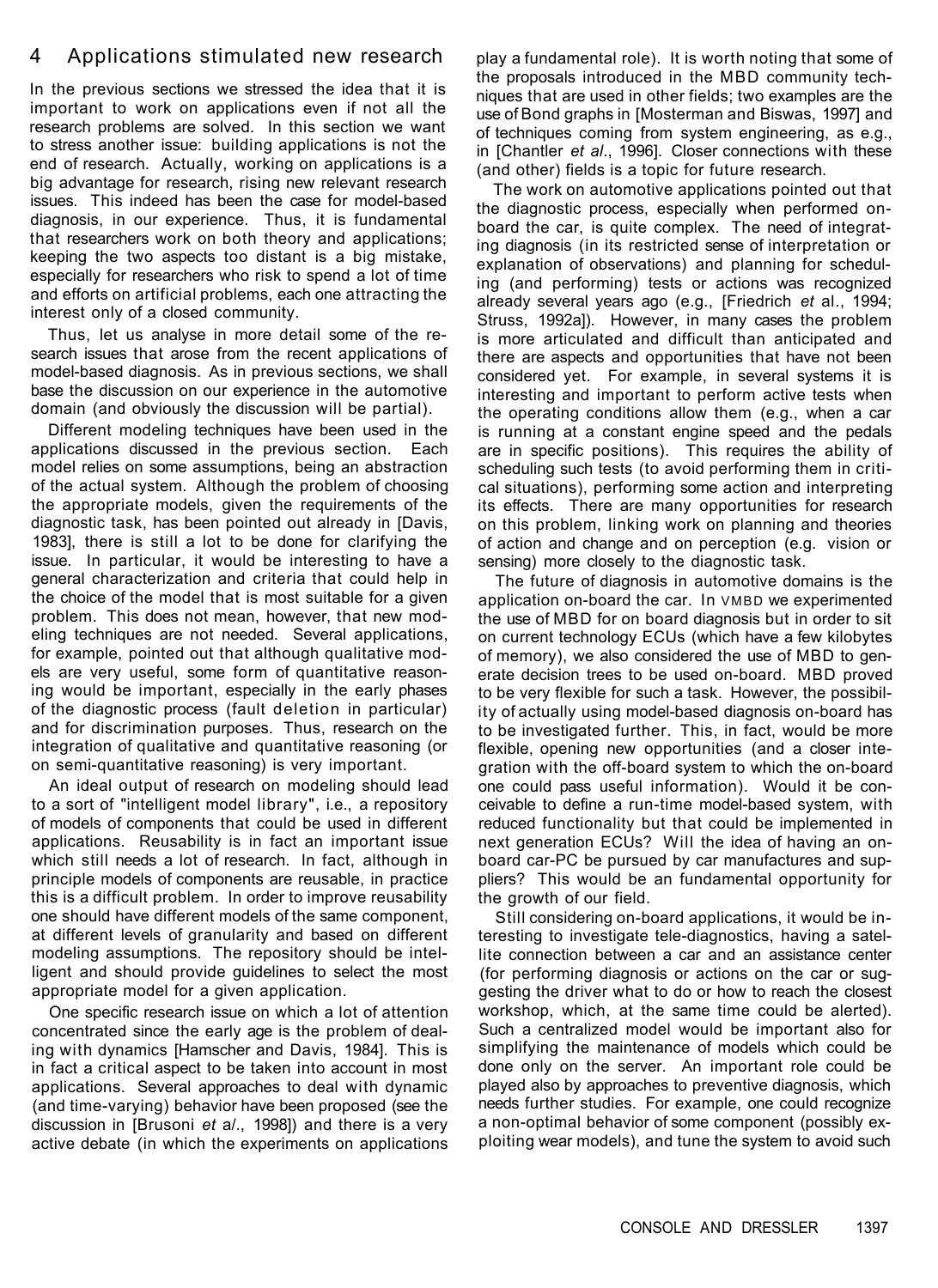behaviors or warn the user or just keep track of the problem until the next maintenance.

However, the most important research (and practical) issue risen by research on automotive domains does not concern a specific step within the diagnostic process, but rather the role of diagnosis along the design manufacturing and service chain. What emerged clearly is that the current situation in which diagnosis is not integrated along this chain is not working. Building models for diagnosis *a-poateriori,* when devices are manufactured is not a good choice. It makes diagnosis more difficult (especially as regards modeling) and does not allow to exploit all the potential advantages of the model-based approach. Indeed, model-based diagnosis should be integrated along the process; in such a way, the diagnosabiiity of the system being designed could be tested and design choices (e.g., selecting which sensors to use and where) could be influenced by these tests. This requires the availability of a library of models of basic components, (library that could be extended when new components are in turn designed) and the integration of modelbased diagnosis into design tools. In this way, the models for diagnosis could be an automatic result of the design process, as well as other aspects such as, e.g., the FMEA of the device to be used in documentation manuals. This integration would provide significant benefits also for design since it would avoid the redesign of systems which do not meet diagnosability requirements. Some ideas in the direction of integrating diagnosis and design were presented in the past (e.g., the work on design for testability [Williams and Parker, 1983] and on sensor placement [Scarl, 1994]). However, this is a topic requiring many efforts, possibly involving people working on design and companies that produce design tools.

The list of new topics could be longer, but providing it is not the goal of this paper. Our goal is to stress that many of these problems would have not been recognized without working on real with end users. This work provided a new important impulse to research, impulse that would have been impossible without the applications.

# 5 Some implications for the future

In the previous sections we discussed the important role that applications had in the recent advances in MBD. They allowed researchers to experiment and validate their techniques; this work pointed out a number of new important research issues. Thus, applications allowed the field to grow with new impulses, opening new research opportunities and avoiding to be confined on sterile, purely academic issues.

Working on real applications requires the meeting of people from the research part and users with application problems. The recent successes in the field of MBD point out that this requires efforts from both sides. First of all, there must be an effort to create the opportunity for the meeting; after that there must be an effort in understanding each other. A number of conditions facilitated these aspects in the case of MBD. First of all, we

stress once again the importance of presenting ourselves to companies as a community with a strong common background. This is not to say that we agree on everything, but this means that the probability of having completely different answers on basic questions and problems when discussing with different researchers is low. This avoid confusion into potential "customers". Second, we are a community which already involves people from the application side, working in corporate research centers or in end-user companies. The participation to the annual "Workshop on Principles of Diagnosis" is not only academic. This was the result of big efforts; we always tried to involve application people, maybe organizing special events. This interest is now a witness for attracting other people from the application side.

Finally, on the European side an important role has been played by funding from the European Union. A part from many specific protects, an important initiative is the MONET [Monet, J network of excellence on model-based systems and qualitative reasoning. MONET involves some 70 nodes, including Universities, research centers and companies and its role is the diffusion and promotion of model-based techniques. The network is very active in this task, especially towards companies, creating thus the background for facilitating the meeting between research and application and thus the conditions for new projects. Obviously, for that to happen, it is important that all researchers in the field look around for finding potential applications and that companies invest on such applications. Past experiences show that there is a chance that the investments do not get lost.

Prom the research point of view, the analysis in the paper points out that there are many open issues and opportunities for co-operation with many other fields of AI, exactly as it was in the past.

### 6 Acknowledgements

The authors are indebted to the partners in the VMBD

project (BE 95/2128). Special thanks to D. Theseider Dupre, P. Struss, P. Torasso, for their comments.

## References

- [Allred *et* al., 1991] D. Allred,
	-
	- Y. Lichtenstein, C. Preist, M. Bennet, and A. Gupta. AGATHA: an integrated expert system to test and diagnose personal computers boards. In R. Smith and A. Carlisle Scott, editors, *Innovative Applications of AI* 5, pages 87-104. AAAI Press, 1991.
- [Baroglio *et* al., 1994] C. Baroglio, M. Botta, and L. Saitta. WHY: a system that learns using causal models and examples. In R. Michalski and G. Tecuci, editors, *Machine Learning, an Artificial Intelligence Approach (vol IV).* Morgan Kaufman, 1994.
- [Brusoni *et al.,* 1998] V. Brusoni, L. Console, P. Terenziani, and D. Theseider Dupre. A spectrum of definitions for temporal model-based diagnosis. *Artificial Intelligence,* 102(1):39~79,1998.

### 1398 INVITED SPEAKERS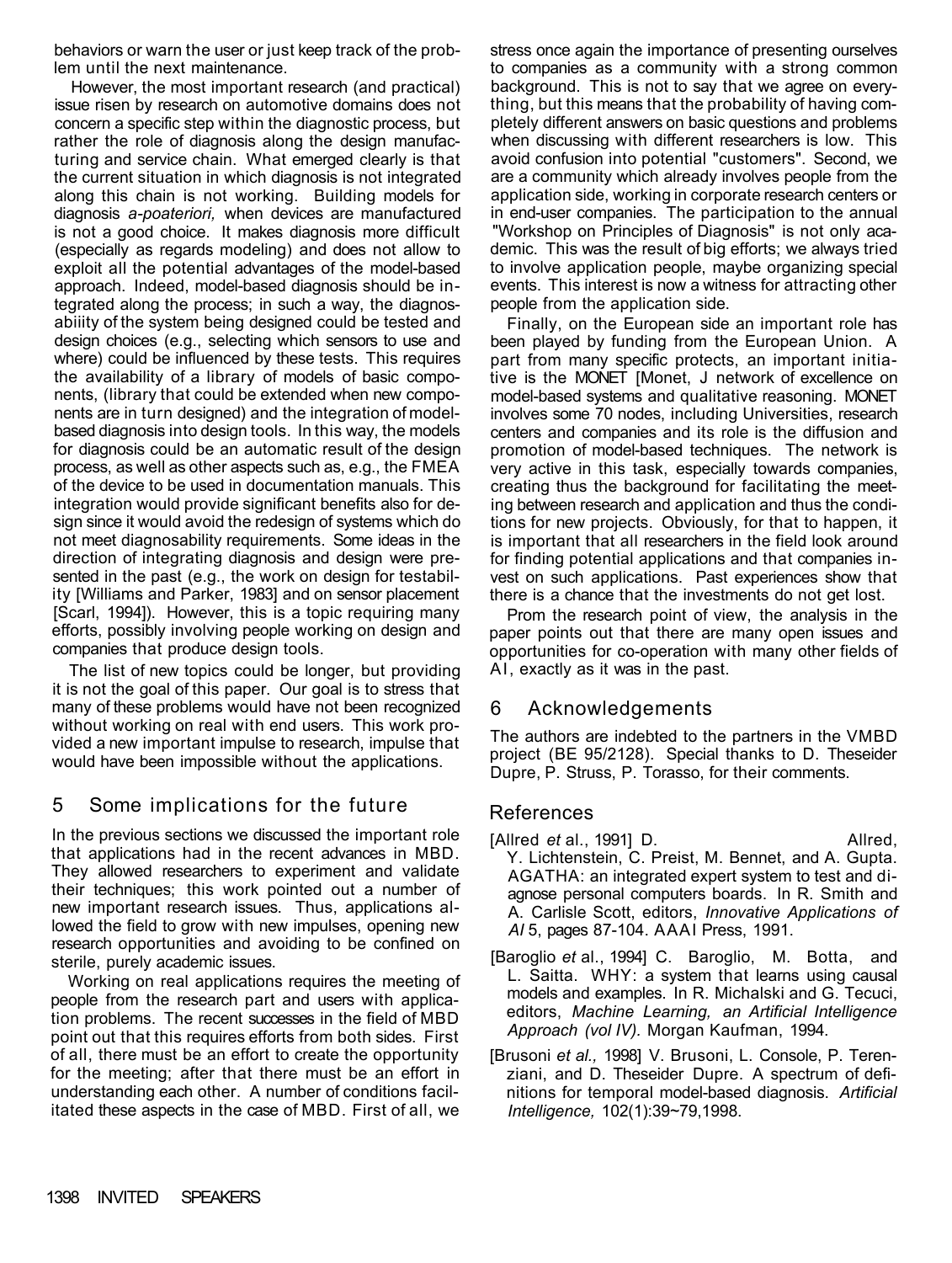[Bylander *et al.,* 19911 T. By-

lander, D. Allemang, M. Tanner, and J. Josephson. The computational complexity of abduction. *Artificial Intelligence,* 49(1-3) :25-60,1991.

- [Cascio and Sanseverino, 1997] F. Cascio and M. Sanseverino. IDEA (Integrated Diagnostic Expert Assistant) model-based diagnosis in the the car repair centers. *IEEE Expert, 12(6),* 1997.
- [Cascio *et al.,* 1999] F. Cascio, L. Console, M. Guagliumi, M. Osella, A. Panati, S. Sottano, and D. Theseider Dupre. Generating.on-board diagnostics of dynamic automotive systems based on qualitative deviations. *AI Communications,* 12(1), 1999.
- [Chandrasekaran and Milne, 1985] B. Chandrasekaran and R. Milne. Special section on reasoning about structure, behavior and function. In *Sigart Newsletter,*  volume 93, pages 4-55. 1985.
- [Chantler *et al.,* 1996] M.J. Chantler, S. Daus, T. Vikatos, and G.M. Coghill. The use of quantitative dynamic models and dependency recording for diagnosis. In Proc*. 7th Int. Work, on Principles of Diagnosis,* pages 59-68, 1996.
- [Chantler *et ai,* 1998] M.J. Chantler, G.M. Coghill, Q Shen, and R.R. Leitch. Selecting tools and techniques for model-based diagnosis. *Artificial Intelligence in Engineering,* 12:81-98,1998.
- [Console and Torasso, 1991] L. Console and P. Torasso. A spectrum of logical definitions of model-based diagnosis. *Computational Intelligence,* 7(3): 133-141,1991.
- [Console *et ai,* 1996] L. Console, L. Portinale, and D. Theseider Dupre. Using compiled knowledge to guide and focus abductive diagnosis. *IEEE Transactions on Knowledge and Data Engineering,* 8(5):690- 706, 1996.
- [Cordier, 1998] M.-O. Cordier. When abductive diagnosis fails to explain too precise observations: an ex-

tended spectrum of definitions of MBD based on abstracting observations. In *Proc. 9th Int. Work, on Principles of Diagnosis,* pages 24-31, 1998.

[Davis and Hamscher, 1988] R. Davis and W. Hamscher. Model-based reasoning: Troubleshooting. In H.E. Shrobe, editor, *Exploring Artificial Intelligence,*  pages 297-346. Morgan Kaufman, 1988.

- [Davis, 1982] R. Davis. Expert systems: Where are we? And where do we go from here? *AI Magazine,* 3(2):3- 22,1982.
- [Davis, 1983] R. Davis. Diagnosis via causal reasoning: paths of interaction and the locality principle. In *Proc AAAI88,* pages 88-94, 1983.
- [Davis, 1984] R. Davis. Diagnostic reasoning based on structure and behavior. *Artificial Intelligence,* 24(1- 3):347~410,1984.
- [de Kleer and Williams, 1987] J. de Kleer and B.C. Williams. Diagnosing multiple faults. *Artificial Intelligence,* 32(1):97-130,1987.
- [Hamscher and Davis, 1984] W. Hamscher and R. Davis. Diagnosing circuit with state: an inherently underconstrained problem. In *Proc. AAAI 84,* pages 142-147,1984.
- [Hamscher *et al.,* 1992] W. Hamscher, L. Console, and J. de Kleer, editors. *Readings in Model-Based Diagnosis.* Morgan Kaufmann, 1992.
- [Hamscher, 1991] W. Hamscher. Principles of diagnosis: Current trends and report on the first international workshop. *AI Magazine,* 12(4):15-23,1991.
- [Hart, 1982] P.E. Hart. Directions for AI in the eighties. *Sigart Newsletter,* 79:11-16,1982.
- [Lackinger and Nejdl, 1991] F. Lackinger and W. Nejdl. Integrating model-based monitoring and diagnosis of complex dynamic systems. In *Proc. 12th IJCAI,* pages 1123-1128, Sydney, 1991.
- [de Kleer and Williams, 1989] J. de Kleer and B.C. Williams. Diagnosis with behavioral modes. In *Proc. 11th IJCAI,* pages 1324-1330, Detroit, 1989.
- [de Kleer *et al.,* 1992] J. de Kleer, A. Mackworth, and R. Reiter. Characterizing diagnoses and systems. *Artificial Intelligence,* 56(2-3):197-222,1992.
- [de Kleer, 1986] J. de Kleer. An assumption-based TMS. *Artificial Intelligence,* 28(2):127-162,1986.
- [de Kleer, 1991] J. de Kleer. Focusing on probable diagnoses. In *Proc. AAAI 91,* pages 842-848,1991.
- [Doyle, 1997] R. Doyle. The emergence of spacecraft autonomy. In *Proc. AAAI 97,* pages 756-761,1997.
- [Dressier and Freitag, 1994] 0. Dressier and H. Freitag. Prediction sharing among time and contexts. In *Proc. AAAI 94,* pages 1136-1141,1994.
- [Dressier and Struss, 1994] O. Dressier and P. Struss. Model-based diagnosis with the default-based diagnosis engine: Effective control strategies the work in practice. In *Proc. 11th ECAI,* pages 677-681,1994.
- [Dvorak and Kuipers, 1989] D. Dvorak and B. Kuipers. Model-based monitoring of dynamic systems. In *Proc. 11th IJCAI,* pages 1238-1243, Detroit, 1989.
- [Eiter and Gottlob, 1995] T. Eiter and G. Gottlob. The complexity of logic-based abduction. *Journal of the ACM,* 42(l):3-42,1995.
- [Priedrich and Nejdl, 1992] G. Friedrich and W. Nejdl. MOMO: Model-based diagnosis for everybody. In W. Hamscher, L. Console, and J. de Kleer, editors, *Readings in Model-based Diagnosis,* pages 143-149. Morgan Kaufman, 1992.
- [Priedrich *et* al., 1994] G. FViedrich, G. Gottlob, and W. Nejdl. Formalizing the repair process - extended report. *Annals of Mathematics and Artificial Intelligence,* ll(l-4):187-202,1994.
- [Genesereth, 1984] M.R. Genesereth. The use of design

descriptions in automated diagnosis. *Artificial Intelligence,* 24(l-3):411-436,1984.